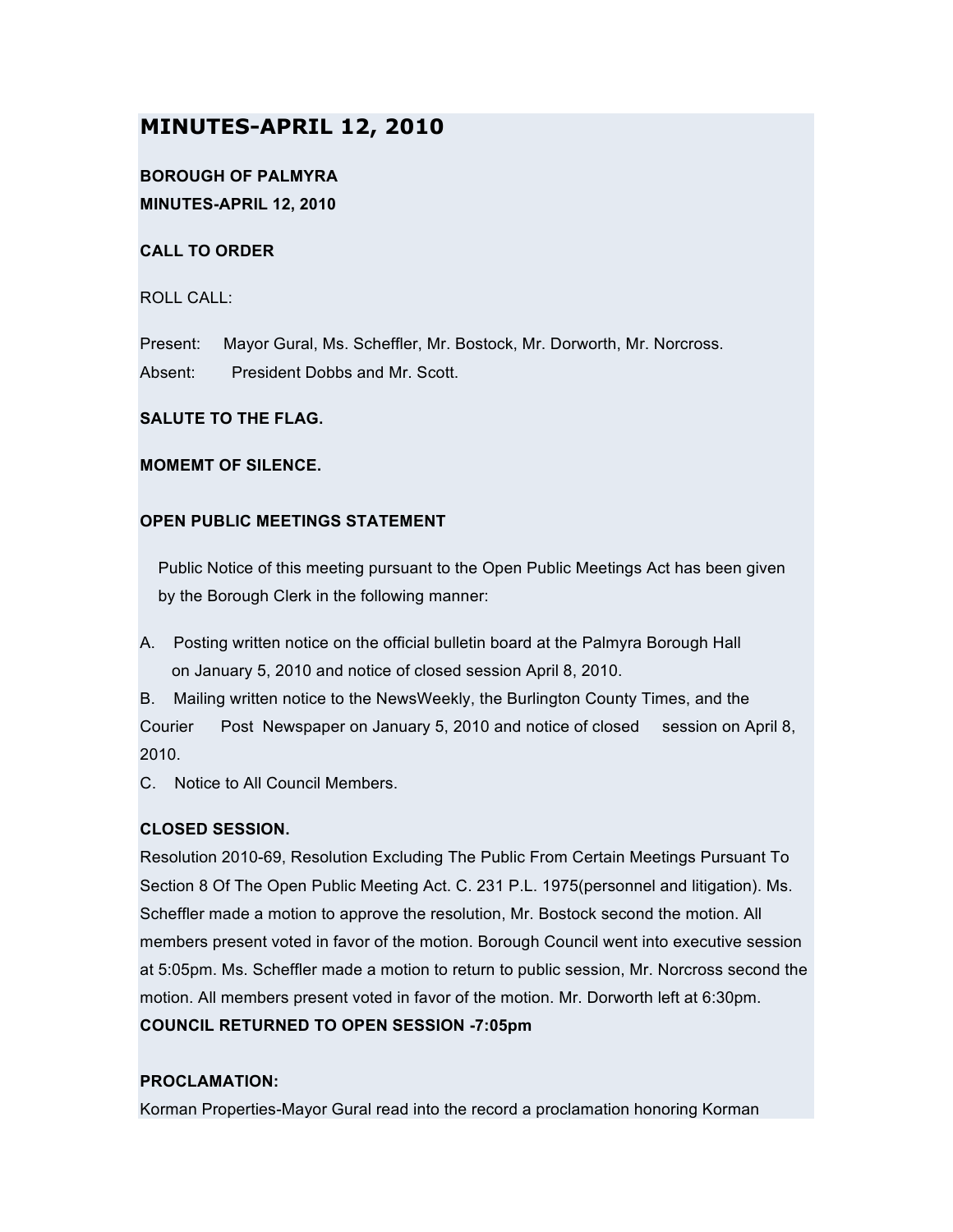Properties for helping to educate employees and residents of the harmful effects of tobacco by offering smoke free apartment buildings and referring residents and employees to a certified tobacco treatment specialist. The Mayor introduced Bonnie Marcus, coordinator of the Burlington County Community partnership for a Tobacco-Free NJ Prevention Plus of Burlington County, Irene Enarusai, community Program Monitor for NJ Department of Health and Senior Services, Cynthia Grant, Certified Tobacco Treatment Specialist-Quitcenter-Virtua, Lynn Rosner-Camden County Cancer Coalition, Deven Singh-Therapeutic Specialty Representative, James Korman, President of Korman Residential Properties and Aaron Helfman, Director of Marketing Korman Properties. The property location that was recognized was Willow Shores in Palmyra. Mrs. Marcus explained that she usually shows videos and the difference between a non-smokers lung and a smoker's lung. Mrs. Marcus explained that 11,300 die every year in New Jersey from tobacco related diseases, 10,300 under 18 become new smokers and 314 million is spent in the marketing of cigarettes in New Jersey. Mr. Fratto-Business Alliance requested information to be given out to the business in town. Mayor Gural presented James Korman, President of Korman Properties with the proclamation.

#### **COORESPONDENCE:**

Mayor Gural discussed the incident that happened at Legion Field's concession stand to Ted Scott on Saturday night. Mayor Gural explained that Mr. Scott was acting on behalf of the Borough as the Chairman of Public Works and went to the field and saw some youths skateboarding near the concession stand. Mr. Scott approached the kids and requested them to move to the skateboard park and was attacked by the youths. Lt. Pearlman explained that there was not much information to give out and that the department is waiting to interview some juveniles. The police department will provide more of a presence and will assign part time officers there. Mrs. Scott/Forman informed council that her father had seen an orthopedic surgeon and that they were going to wait a week to make sure that the leg is healing, he will not be able to walk for at least 8 weeks and is in good spirits. Mayor Gural discussed that Mr. Scott is a kind and gentle man and that the Borough is proud of him and that he did not deserve the attack. Mr. Norcross discussed that it was a disgrace to pick a fight with an elderly man.

#### **OLD BUSINESS:**

A. Resolution 2010-58 Resolution Authorizing Release of Performance Bond and Posting A Maintenance Bond. Mr. Rosenberg informed council that he had reviewed the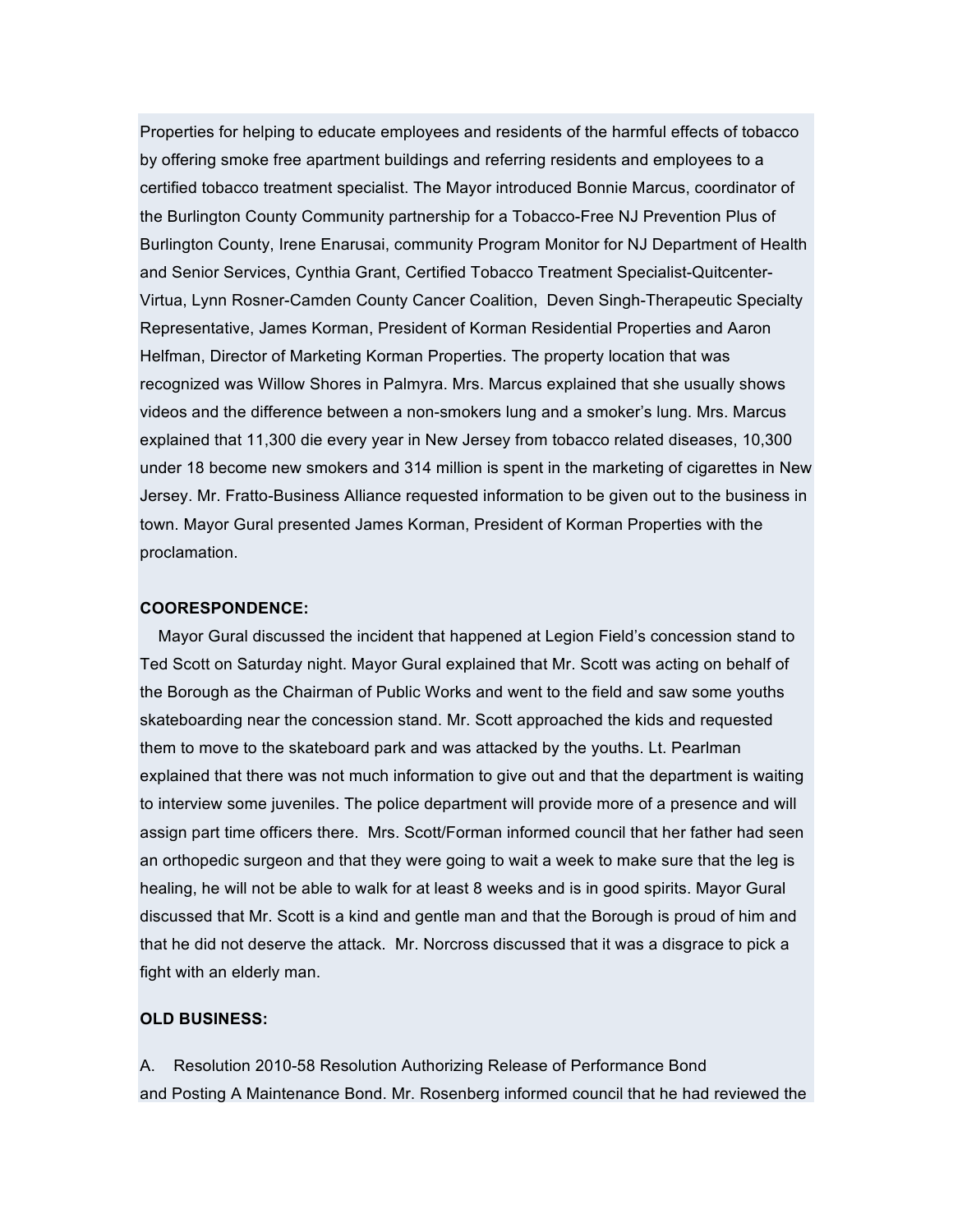bond and that it was in order for approval. Mr. Bostock made a motion to approve the resolution, Ms. Scheffler second the motion. At the call of the roll, the vote was:

**AYES**: Ms. Scheffler, Mr. Bostock, Mr. Norcross. **NAYES**: None.

B. Resolution 2010-63, Resolution of the Borough of Palmyra For The Allotment Of Aid For The Improvements To Parry Avenue. Ms. Scheffler made a motion to approve the resolution, Mr. Norcross second the motion. At the call of the roll, the vote was: **AYES**: Ms. Scheffler, Mr. Bostock, Mr. Norcross. **NAYES**: None.

## **APPROVAL OF THE MINUTES**.

Mr. Norcross made a motion to approve the minutes from April 5, 2010, Ms. Scheffler second the motion. At the call of the roll, the vote was:

**AYES**: Ms. Scheffler, Mr. Bostock, Mr. Norcross. **NAYES**: None.

#### **ORDINANCES ON FIRST READING.**

A. Ordinance 2010-1, Ordinance To Exceed The Municipal Budget Appropriation Limits And To Establish A CAP Bank. (public hearing on May 10, 2010). Mr. Bostock made a motion to adopt Ordinance 2010-1 on first reading, Mr. Norcross second the motion. At the call of the roll, the vote was:

**AYES:** Ms. Scheffler, Mr. Bostock, Mr. Norcross.

**NAYES:** None. The ordinance was adopted on first reading and will be held for adoption after a public hearing on May 12, 2010.

B. Ordinance 2010-2, An Ordinance Amending Chapter 95 of the Borough

Code-construction fees. Mrs. Kilmer, construction official explained that this ordinance would bring the Borough's fees in line with the state fees. Mr. Bostock made a motion to adopt the ordinance on first reading, Ms. Scheffler second the motion. At the call of the roll, the vote was:

**AYES:** Ms. Scheffler, Mr. Bostock, Mr. Norcross.

**NAYES:** None. The ordinance was adopted on first reading and will be held for adoption after a public hearing on May 12, 2010.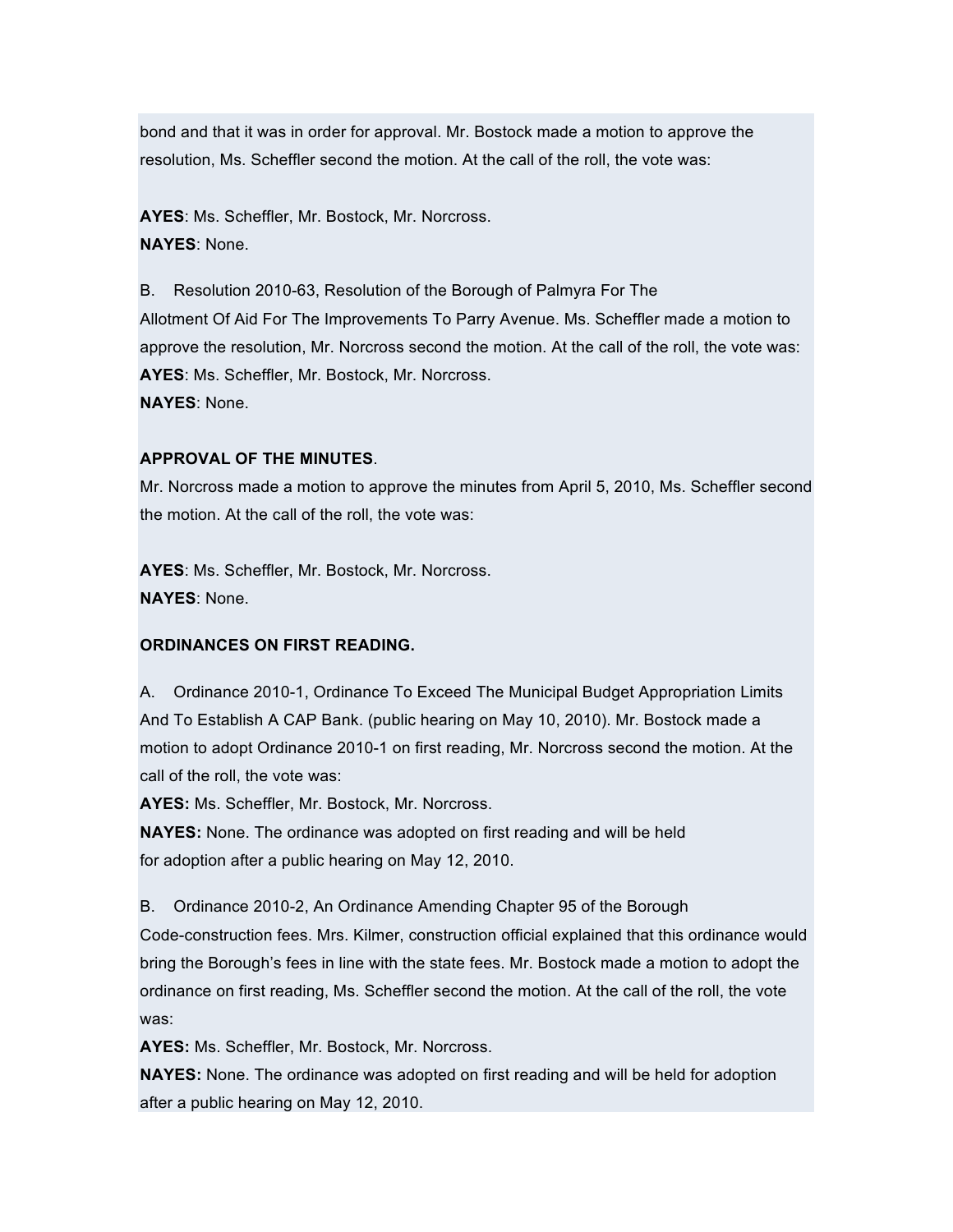#### NEW BUSINESS:

A. Resolution 2010-70, Resolution Certifying Recycling Tax. Ms. Scheffler made a motion to approve the resolution, Mr. Bostock second the motion. At the call of the roll, the vote was:

**AYES:** Ms. Scheffler, Mr. Bostock, Mr. Norcross.

**NAYES**: None.

B. Resolution 2010-71, Resolution Authorizing The Submission of The Tonnage Grant Application. Ms. Scheffler made a motion to approve the resolution, Mr. Bostock second the motion. At the call of the roll, the vote was:

**AYES**: Ms. Scheffler, Mr. Bostock, Mr. Norcross.

**NAYES**: None.

C. Resolution 2010-72, Resolution Authorizing The Chief Finance Officer To Transfer Real Estate Tax Credits Balances To Surplus For Cancellation On The Following Blocks and Lots. Mayor Gural read the list of properties into the record. Mr. Bostock made a motion to approve the resolution, Ms. Scheffler second the motion. At the call of the roll, the vote was:

**AYES**: Ms. Scheffler, Mr. Bostock, Mr. Norcross.

**NAYES**: None.

D. Resolution 2010-73, Resolution Authorizing The Tax Collector To Refund A 2008 2nd Quarter Duplicate Payment On Block 12, Lot 10. Ms. Scheffler made a motion to approve the resolution, Mr. Norcross second the motion. At the call of the roll, the vote was:

**AYES**: Ms. Scheffler, Mr. Bostock, Mr. Norcross.

**NAYES**: None.

E. Resolution 2010-74, Resolution Authorizing The Mayor and Chief Financial Officer To Sign The Application For Click It Or Ticket 2010. Mr. Norcross made a motion to approve the resolution, Mr. Bostock second the motion. At the call of the roll, the vote was:

**AYES**: Ms. Scheffler, Mr. Bostock, Mr. Norcross.

**NAYES**: None.

F. Resolution 2010-75, Resolution Approving Participation With The State of New Jersey In A Safe And Secure Communities Program. Lt. Pearlman explained that this is a state grant that pays for one officer and assist with the salary of a clerical worker. Mr. Norcross made a motion to approve the resolution, Mr. Bostock second the motion. At the call of the roll, the vote was:

**AYES**: Ms. Scheffler, Mr. Bostock, Mr. Norcross. **NAYES**: None.

G. Resolution 2010-76, Resolution Requesting Approval Of The Director Of

The Division Of Local Government Services To Establish A Dedication Trust By Rider; Public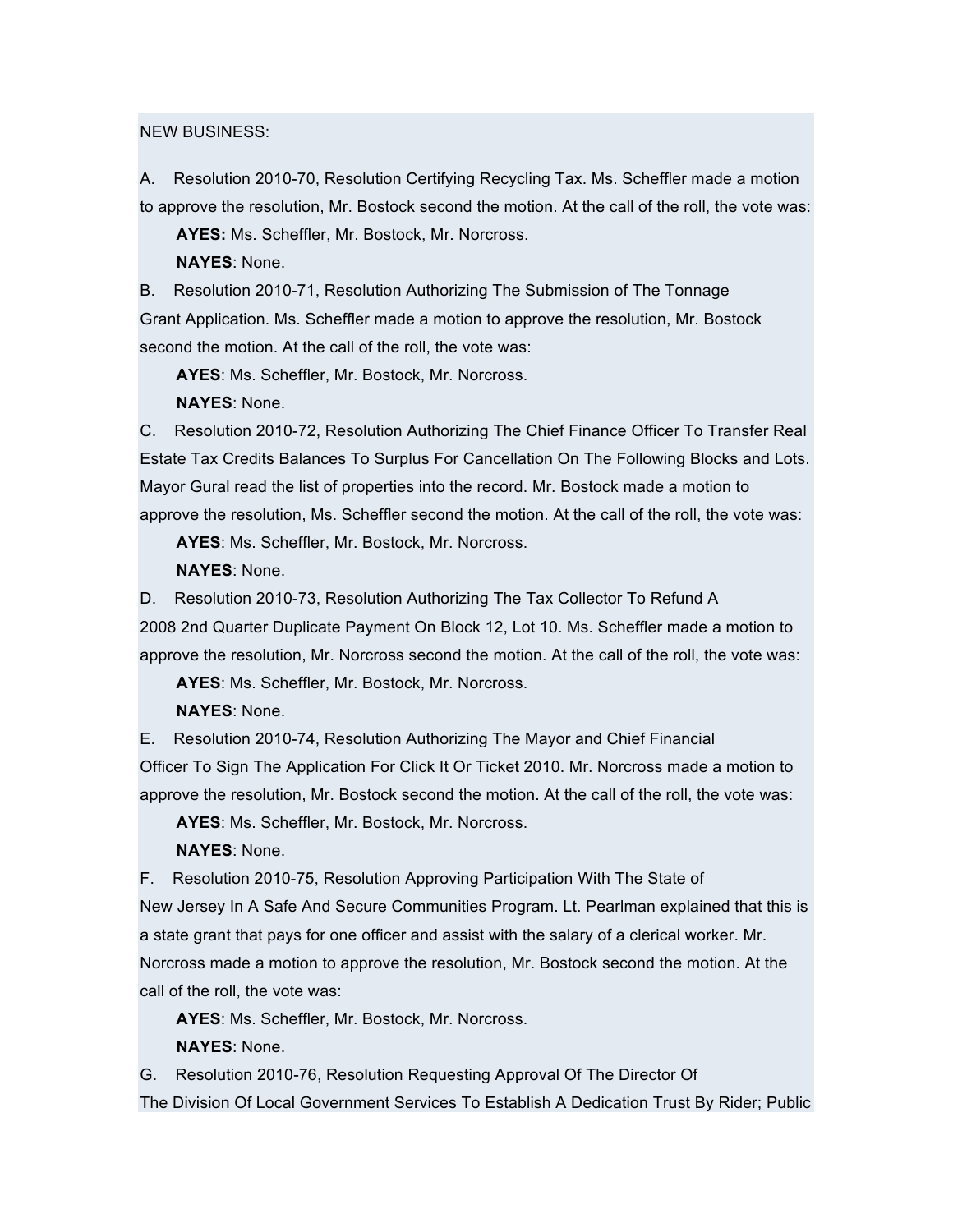Offenses Adjudication Act. Mrs. Lewis explained that this is for the funds that are collected through the court system for the public defenders fee and that this resolution is taking the action to set up the account. Mr. Bostock made a motion to approve the resolution, Mr. Norcross second the motion. At the call of the roll, the vote was:

**AYES**: Ms. Scheffler, Mr. Bostock, Mr. Norcross. **NAYES**: None.

H. Resolution 2010-77, Resolution Authorizing The Mayor To Sign The

Memorandum Of Understanding Among Parties To DEP's Brownfield Development Area (BDA) Designation. Mayor Gural explained that allows the Borough to continue obtaining the funding for the South side of Rt. 73. Mr. Bostock made a motion to approve the resolution, Mr. Norcross second the motion. At the call of the roll, the vote was:

**AYES**: Ms. Scheffler, Mr. Bostock, Mr. Norcross.

**NAYES**: None.

I. Resolution 2010-78, Resolution Authorizing Payment Of Bills. Mr. Norcross made a motion to approve the resolution, Ms. Scheffler second the motion. At the call of the roll, the vote was:

**AYES**: Ms. Scheffler, Mr. Bostock, Mr. Norcross.

**NAYES**: None.

J. Approval of Raffle License- St. Joseph Council K of C. Ms. Scheffler made a motion to approve the raffle, Mr. Bostock second the motion. At the call of the roll, the vote was:

**AYES**: Ms. Scheffler, Mr. Bostock, Mr. Norcross. **NAYES**: None.

## **COMMITTEE REPORTS**.

Admin/Finance/Shade Tree-Ms. Scheffler discussed that the budget meeting was long and that the budget still needed more work due to cuts in the state aid. Ms. Scheffler explained that council has proposed using a lot of the surplus and is still reviewing ways to cut the budget. Ms. Scheffler reported that the website has been updated and that the Easter Egg hunt pictures on the website. The shade tree commission meets the first Thursday of every month and is working on removing dead trees this year.

Parks/Playgrounds/Public Events- Mr. Norcross explained that he had reviewed quotes for security cameras at Legion Field and that it is less than the bid that came in last year. There will be a total of 7 cameras, web-based cameras that will allow the police officers to look at the field while in their cars. It will take about 30 days to have the cameras installed. Mayor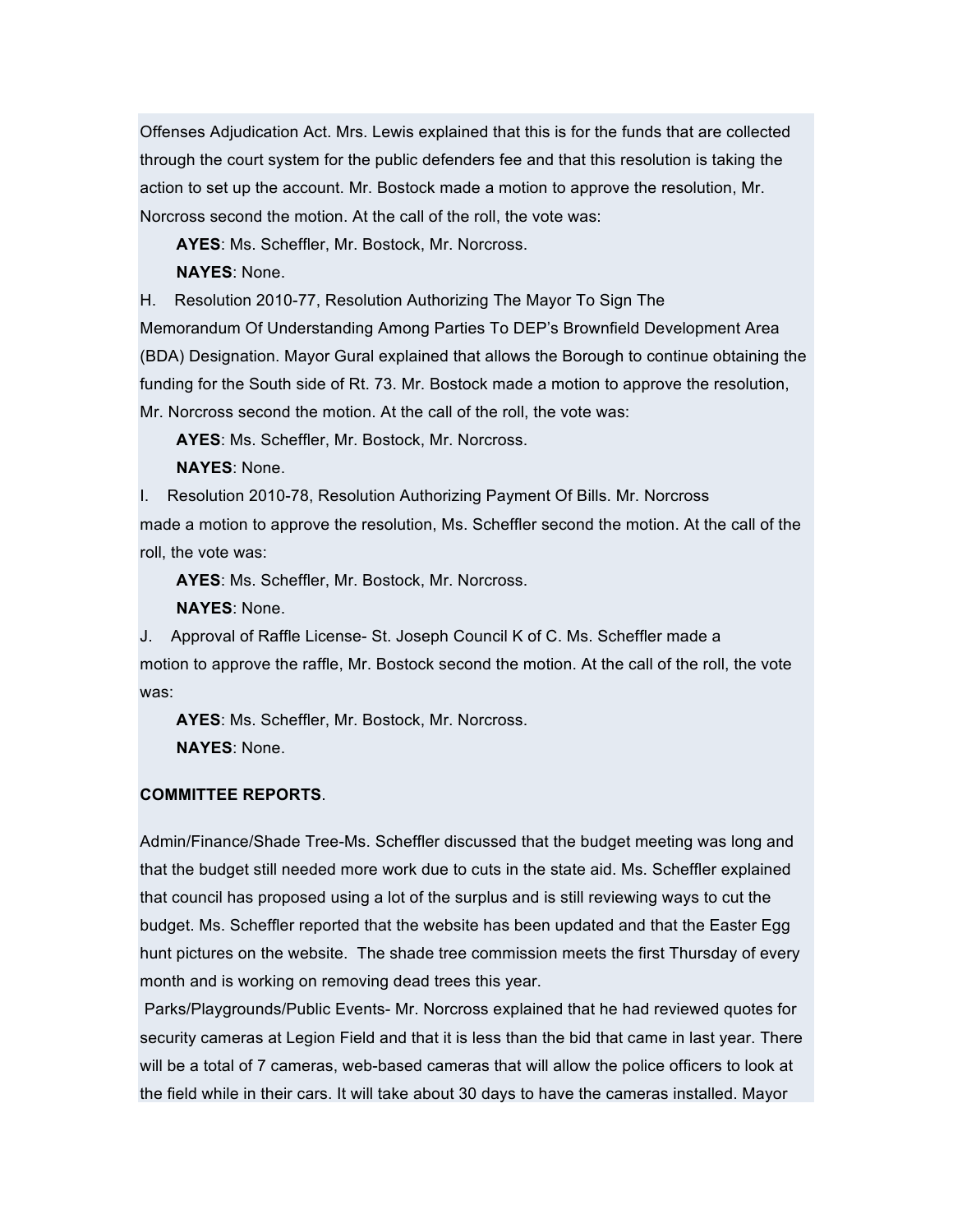Gural discussed that the original quote was for \$14,000 and this one is for \$12,458.00. Mr. Rosenberg explained that the Borough needs a contract with a warranty and maintenance issues address. Mayor Gural discussed introducing tonight subject to conditions, no advance payment and solicitor review. Mr. Norcross reported that the community center is close to being done and that the work out front of the municipal building will be completed within the week with the parking spaces having stripping done. Mr. Norcross thanked Ms. Jackson and all of the volunteers who stuffed the eggs for the hunt. Mr. Norcross reported that the summer concerts have been cut to two a month due to budget constraints. Resolution 2010-79, Resolution Awarding Contract For Security Cameras For Legion Field. Ms. Scheffler made a motion to award the contract to Patriot Security for the amount of \$12,458.00 subject to the solicitors review, Mr. Bostock second the motion. At the call of the

roll, the vote was:

**AYES**: Ms. Scheffler, Mr. Bostock, Mr. Norcross. **NAYES**: None.

Construction/Code Enforcement-Mr. Bostock reported that the construction office has been working on Memorial Avenue and that the property is scheduled for court on April 26th. Code Enforcement has been actively working on abandon vehicles and illegal trash. Public Safety/Court-. Mayor Gural gave the report for the police department that they did 7600 miles of patrol, 972 service calls, 72 criminal cases, 10-disorderly, 19-ordinance violations, 8-drunk driving, 8-domestic violence and 8-thefts. Mayor Gural explained that the police contract is in its last year and negotiations will start in June.

#### **PUBLIC COMMENT.**

Ms. Scheffler made a motion to open the public portion, Mr. Bostock second the motion. All members present voted in favor.

Mr. Bostock-Memorial Avenue inquired as to why the POW flag has not been changed since it is torn? Mr. Norcross responded that it will be done right away.

Mrs. Butler-Arch Street inquired where the rest of the councilmember's were tonight. Mayor Gural explained that Mr. Scott is out for a few months due to his leg injury, President Dobbs is sick and Mr. Dorworth was here, but had to leave early. Mrs. Butler discussed that the new parking spaces would have been better near the business district for customer parking. Mr. Norcross explained that the land was available out front and it is within walking distance of most of the businesses. Mrs. Butler explained that the fencing that was placed along the tracks stops a lot of people from crossing over to the businesses. Mr. Norcross explained that the Riverline NJ Transit will not allow openings in the fence and that it is illegal to cross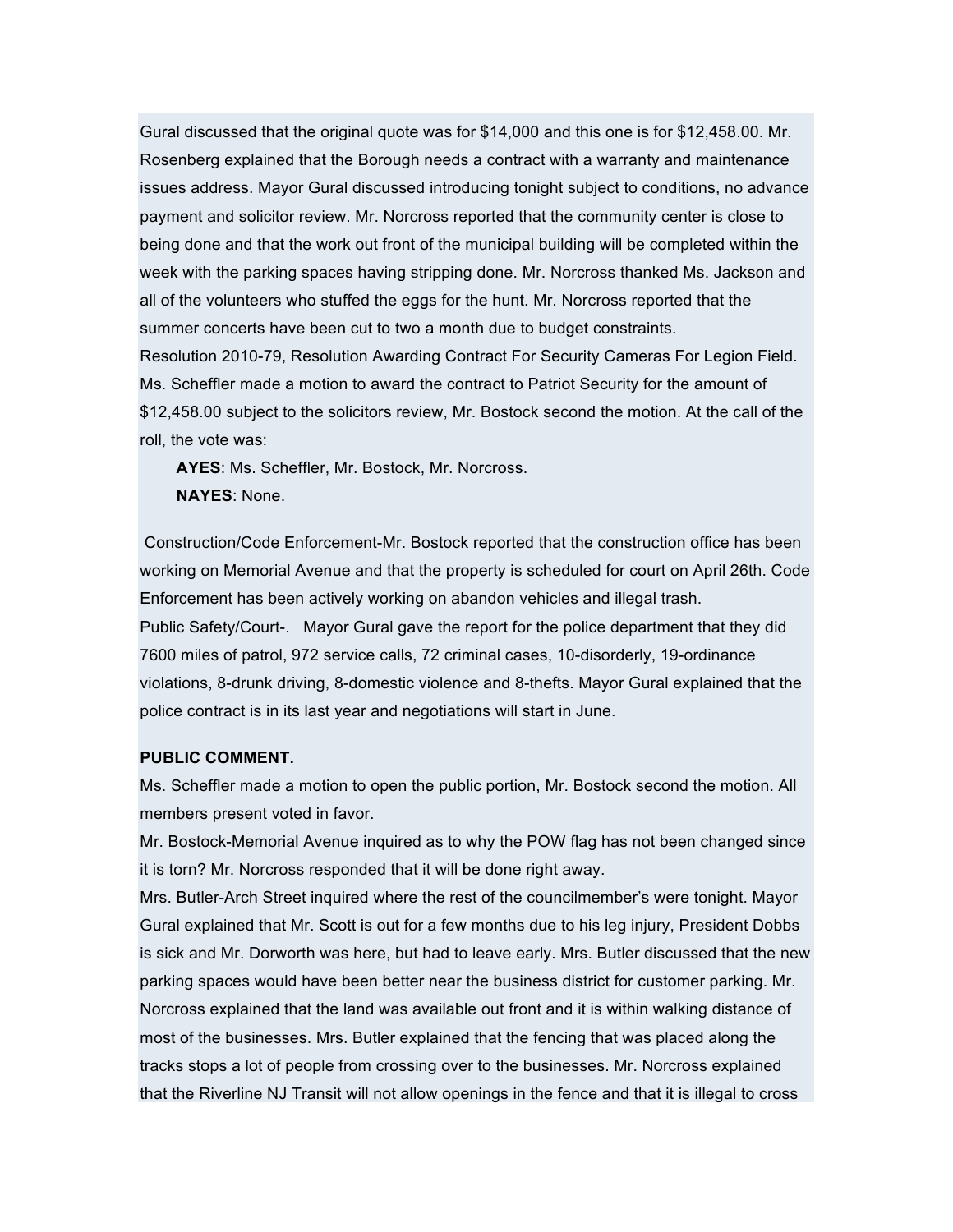the tracks without a crossing. Ms. Scheffler discussed that the parking issue would be a good project for the BID program and also to have directional signage for people. Mayor Gural explained that the parking spaces will also be used for the community center. Mrs. Butler inquired if there is an adult in the concession stand with the children when they are working. Mayor Gural explained that there are always at least two students in the stand at a time. Mr. Norcross explained that Greg Benson is usually there at closing and there is a phone to call the police and let them know they are closing. Mrs. Butler discussed the trash in the streets and littering, owners need to clean up their properties. Mayor Gural inquired if there is a specific location that Mrs. Butler is concerned with? Mrs. Butler explained that Sixth and Vine Street is always full of trash and that cars throw it out the windows. Mayor Gural discussed that it is the sign of the times and the lack of respect. Lt. Pearlman requested that the police department be called to handle a problem rather than the residents handling it themselves. Mr. Cannon- discussed that he was sorry to hear about Mr. Scott. There is a drug problem around the corner from his home and he is tired of picking up drug bags. Mr.

Cannon explained that the problem is that the residents keep getting arrested and keep getting out of jail. Ms. James-Pearl Street explained that she had moved here to get away from the drug dealers and they moved right across the street from someone dealing. Mr.

Cannon explained that the neighbors are scared of doing anything. Ms. James explained that her children cannot play with the children across the street due to the drugs. They park out across the street and make the deal around the corner in broad daylight. Lt. Pearlman explained that the house was raided a few years ago and they were bailed out of jail. Mr. Norcross discussed that they are charged with school drug free zone and still make bail. Lt. Pearlman explained that the municipal judge set a high bail and then they go to county court and the bail is lowered. Mayor Gural explained that there are no answers right now, but that council will get more information from the police and request that Lt. Pearlman report back to council as much information as he is allowed to give. Mayor Gural discussed that the Borough's Judge is one of the most aggressive in the area and that the county is to blame for letting them out. Mr. Norcross recommended that the neighbors keep calling the police when they see activity.

Ms. Jackson-NPP Coordinator remind council that the Senior Symposiums is on Wednesday at 10am.

Mr. Fratto-Business Alliance discussed that the BID is going to encourage the employees of the businesses to use the parking spaces out front of the municipal building, so that spaces are left in front of the business for the customers. Mr. Fratto discussed that the litter on Broad Street is also bad and would like to add some litter cans and also some butt buckets. The Festival is on May 1st starting at 10am, the police department will be participating and also